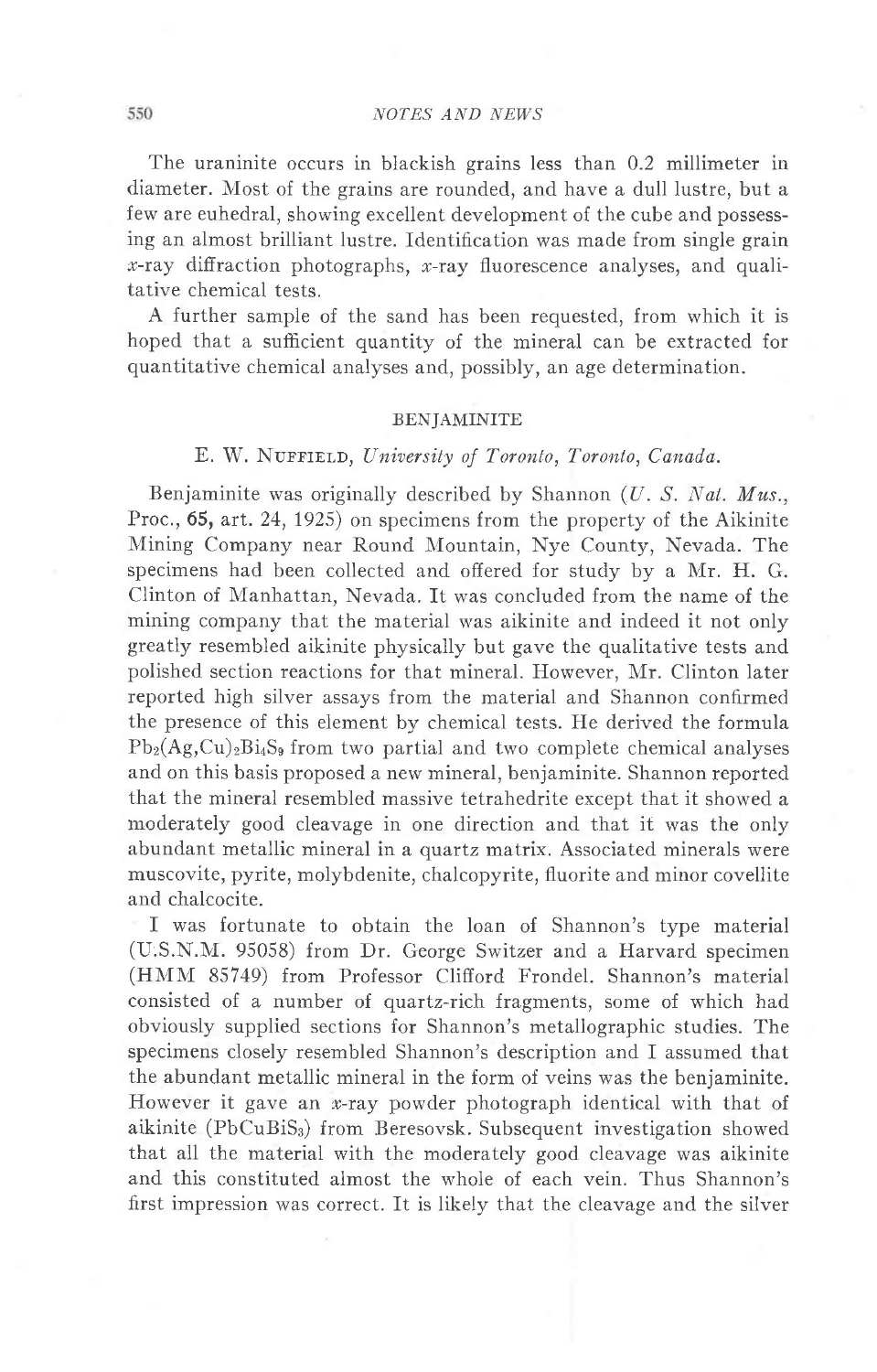#### NOTES AND NEWS

|    | $d$ (meas.) | $d$ (meas.) | $d$ (meas.) |
|----|-------------|-------------|-------------|
|    | 3.47        | 2.00        | 1.453       |
|    | 3.18        | 1.943       | 1.410       |
|    | 2.95        | 1.845       | 1.322       |
| 10 | 2.82        | 1.752       | 1.271       |
|    | 2,18        | 1,705       | 1.157       |
|    | 2.07        | 1.633       |             |

## TABLE 1. BENJAMINITE: X-RAY POWDER DATA  $CuK_{\alpha} = 1.5418A$ ; Ni filtered

content influenced him to propose a new mineral. A cleavage was not attributed to aikinite in Dana (1892) and his polished section studies did not reveal the presence of a second, silver-bearing mineral.

Upon further examination of the material I noted a minute quantity of a second metallic mineral which gave an  $x$ -ray powder pattern distinct from that of known metallic minerals. This mineral occasionally showed a crystal face or cleavage on which a set of fine striations was just visible. A fragment was oriented on the Weissenberg goniometer to rotate about an axis in the plane of the crystal face and parallel to these striations. The rotation photograph yielded the lattice period 8.124, but with a strong pseudo-period of 4.06A. The first layer proved too faint to resolve. However, resolutions of the zero and second layers were obtained which indicated a monoclinic pseudo-cell with dimensions a' 13.34, b' 4.06, c' 20.25A,  $\beta = 104^\circ$ . The extinction conditions for this cell (h0l present with h even, hkl present with  $h+k$  even) are characteristic for base-centering.

The material was insufficient in amount to attempt to obtain the usual physical and chemical data. It is probable however, that it is the mineral which contributed the Ag content to Clinton's assays and Shannon's analyses. It appears to be so sparse that close-sectioning would be necessary to intersect it and this probably accounts for Shannon's oversight. Although the name benjaminite was applied to a mixture of two minerals in which aikinite predominated it is reasonable to retain



FIG. 1. X-ray powder photograph of benjaminite; Cu/Ni radiation, camera diameter 57.3 mm, actual size print.